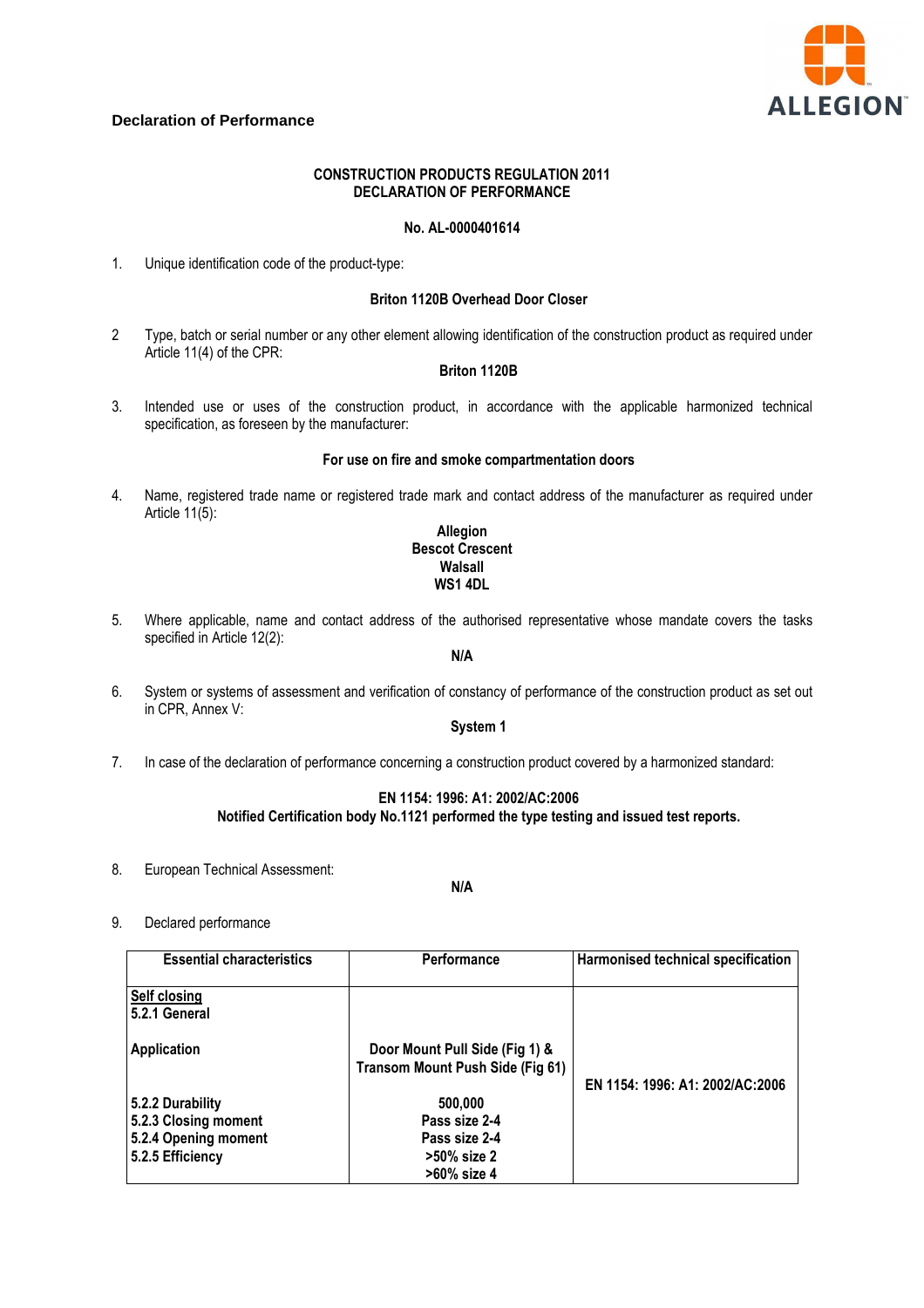| 5.2.6 Closing time<br>5.2.7 Angles of operation<br>5.2.8 Overload performance | <b>Pass</b><br>Grade 4, 180°<br><b>Pass</b>             |                                    |
|-------------------------------------------------------------------------------|---------------------------------------------------------|------------------------------------|
| 5.2.9 Temperature dependence<br>5.2.10 Fluid leakage                          | -15 $\degree$ C to +40 $\degree$ C<br>Pass              |                                    |
| 5.2.11 Damage                                                                 | Pass                                                    |                                    |
| 5.2.12 Latch control                                                          | Pass                                                    |                                    |
| 5.2.13 Backcheck                                                              | <b>Pass</b>                                             |                                    |
| 5.2.14 Delayed Action                                                         | <b>NPD</b>                                              |                                    |
| 5.2.15 Adjustable closing force                                               | Pass                                                    |                                    |
| 5.2.16 Zero position (double action                                           | <b>NPD</b>                                              |                                    |
| doors only)                                                                   |                                                         |                                    |
| 5.2.18 Fire / smoke doors                                                     | Grade 1: suitable for use on<br>fire/smoke doors (≥EN3) |                                    |
| <b>Essential characteristics</b>                                              | Performance                                             | Harmonised technical specification |
| <b>Durability of Self Closing</b>                                             |                                                         |                                    |
| 5.2.2 Durability                                                              | 500,000                                                 |                                    |
| 5.2.17.1 corrosion                                                            | Grade 3 (96 hours)                                      |                                    |
| 5.2.17.2 corrosion                                                            | Pass                                                    | EN 1154: 1996: A1: 2002/AC:2006    |
|                                                                               |                                                         |                                    |
| <b>Dangerous Substances</b><br>Annex ZA3                                      | Pass                                                    |                                    |

10. The performance of the product identified in points 1 and 2 is in conformity with the declared performance in point 9.

This declaration of performance is issued under the sole responsibility of the manufacturer identified in point 4. Signed for and on behalf of the manufacturer by:

Chris Crampton Controller - Unitary EMEIA, Finance and Accounting

JCampy

Allegion, Bescot Crescent, Walsall, WS1 4DL

26th March 2015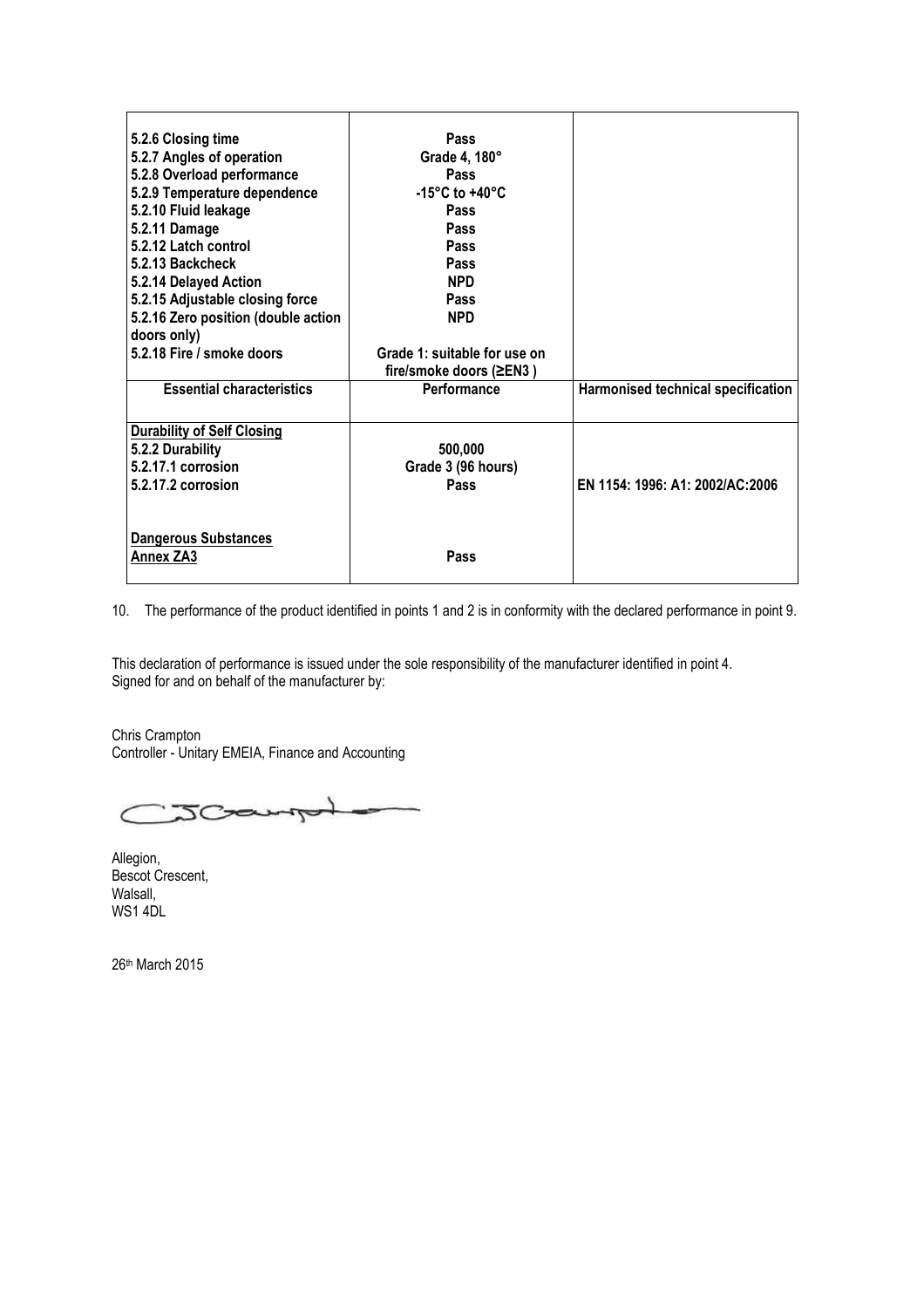

# **Declaration of Performance**

## **CONSTRUCTION PRODUCTS REGULATION 2011 DECLARATION OF PERFORMANCE**

# **No. AL-0000401614**

1. Unique identification code of the product-type:

#### **Briton 1120B Overhead Door Closer**

2 Type, batch or serial number or any other element allowing identification of the construction product as required under Article 11(4) of the CPR:

# **Briton 1120B**

3. Intended use or uses of the construction product, in accordance with the applicable harmonized technical specification, as foreseen by the manufacturer:

#### **For use on fire and smoke compartmentation doors**

4. Name, registered trade name or registered trade mark and contact address of the manufacturer as required under Article 11(5):

#### **Allegion Bescot Crescent Walsall WS1 4DL**

5. Where applicable, name and contact address of the authorised representative whose mandate covers the tasks specified in Article 12(2):

# **N/A**

6. System or systems of assessment and verification of constancy of performance of the construction product as set out in CPR, Annex V:

## **System 1**

7. In case of the declaration of performance concerning a construction product covered by a harmonized standard:

### **EN 1154: 1996: A1: 2002/AC:2006 Notified Certification body No.1121 performed the type testing and issued test reports.**

8. European Technical Assessment:

#### **N/A**

9. Declared performance

| <b>Essential characteristics</b> | <b>Performance</b>    | Harmonised technical specification |
|----------------------------------|-----------------------|------------------------------------|
| Self closing<br>5.2.1 General    |                       |                                    |
| Application                      | Parallel Arm (Fig 66) |                                    |
| 5.2.2 Durability                 | 500,000               | EN 1154: 1996: A1: 2002/AC:2006    |
| 5.2.3 Closing moment             | Pass size 3-4         |                                    |
| 5.2.4 Opening moment             | Pass size 3-4         |                                    |
| 5.2.5 Efficiency                 | >55% size 3           |                                    |